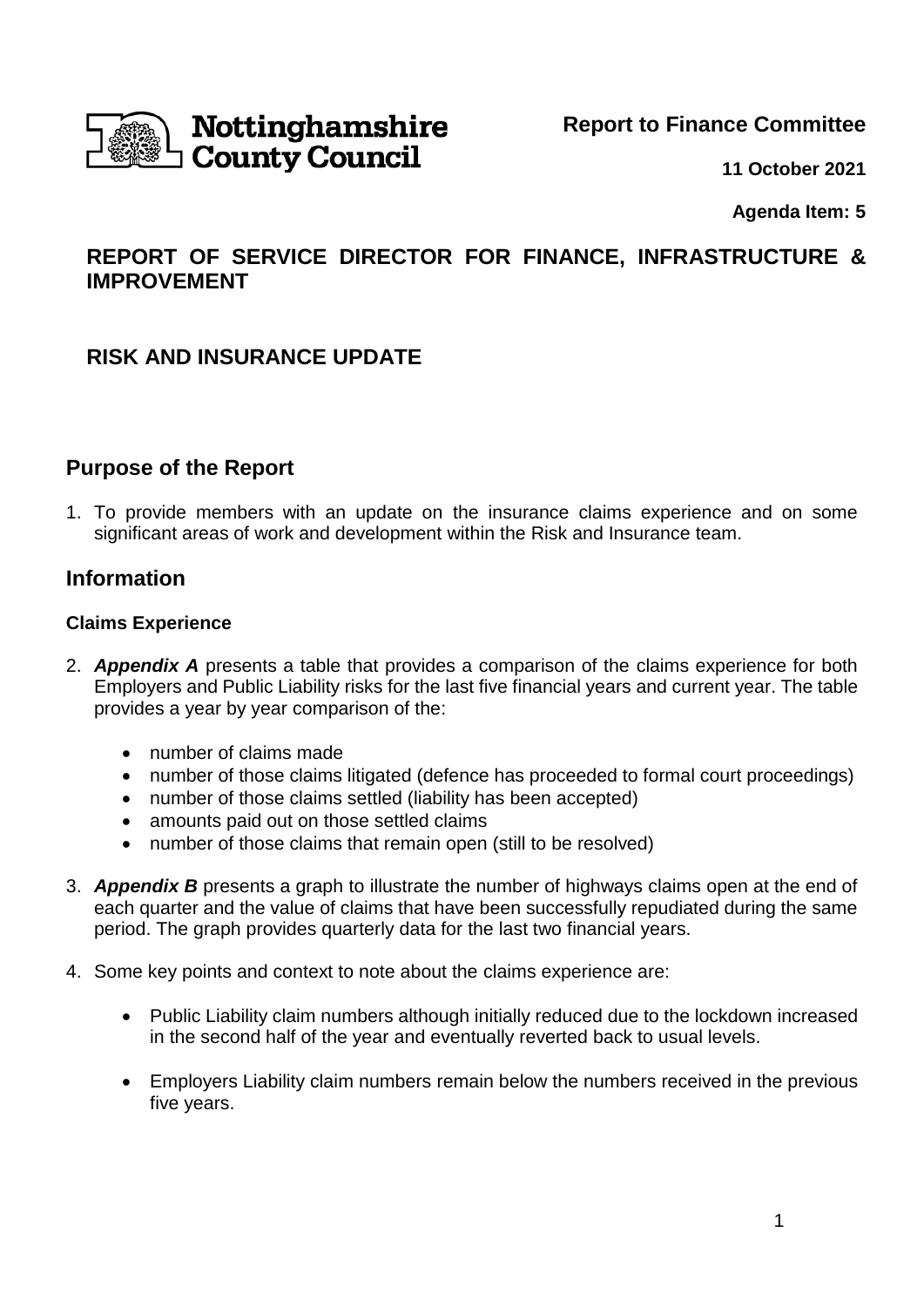• Repudiation rates for highways related claims continue to improve which positively impacts on the amount paid out on claims settled. The repudiation rate for 2020/21 currently rests at 90%.

### **Changes in Staffing and Team Responsibilities**

5. The restructure approved by Finance Committee on the 15 March 2021 has been implemented. The new Claims Handler and Administrative Assistant's joined the team in September 2021. An induction plan and extensive training programme has been put in place to support and develop the new employees. Once established the new posts will provide the additional resilience required to effectively meet the current and future demands of the service.

### **Insurance Broker Tender**

- 6. The team has successfully procured the Insurance Broker contract, for the provision of brokerage, insurance and risk management services. The contract has been awarded to Arthur J. Gallagher (AJG).
- 7. The contract has been awarded on an initial term of two years, with two subsequent opportunities to extend for a further period of twelve months each, for a maximum term of four years. The procurement of this contract ensures that the Council continues to maintain best value for this service.
- 8. Over the next six months the team will be working in close partnership with AJG to prepare and undertake the tendering and re-procurement of the Council's insurance provision. Ensuring the Council continues to achieve best value for its insurance arrangements.

## **Griffiths & Armour – Liability Claims Defensibility Audit: Highways**

- 9. Last year the team commissioned an external audit of the defence of highways related liability claims. The audit was undertaken by the Council's previous brokers, Griffiths and Armour. The reach of the audit included Risk and Insurance, the Highways Client team and Via East Midlands.
- 10.The scope of the audit included a review of the following key elements:
	- each party's training, communication and performance monitoring arrangements
	- management of accidents and claims
	- documentation and risk assessments in place
- 11.The report has now been finalised and *Appendix C* provides an overview of the Council's current risk ratings in relation to the defensibility of highways claims which ranges between very good and excellent.
- 12.The key recommendations from the audit for the team to take forward include:
	- development of a Highways Claims Manual to document the team's procedure
	- post claims reviews to be conducted more regularly to improve future claims defence
	- claims analysis to be shared at monthly operational claims meetings
	- the information currently provided to claimants be reviewed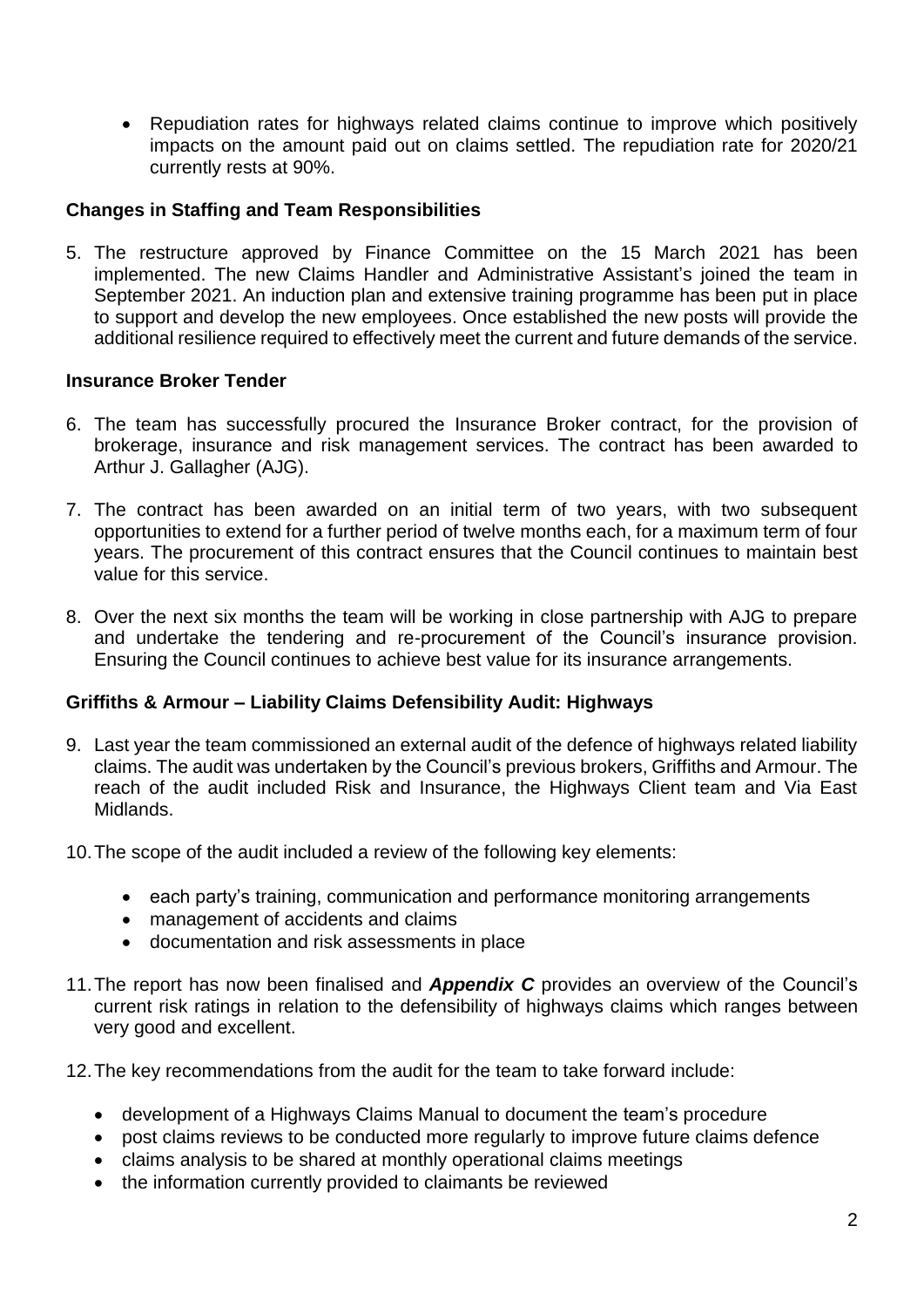- 13.The above recommendations have been accepted. Version one of the Highways Claims Manual has been developed and has been used in the training of the new Claims Handlers and Administrative Assistants. The standing agenda for the monthly operational Highways Claims meetings has also been updated to include post claim reviews and claims analysis.
- 14.The review of the information provided to claimants has been added to the team's action plan to be taken forward. Once commenced, progress reports will be provided in future updates brought to the committee.

### **Other Options Considered**

15.No other options were applicable for this update.

#### **Reason/s for Recommendation/s**

16.To provide Members with the opportunity to comment on key information relating to the activities of the Risk and Insurance team.

# **Statutory and Policy Implications**

17.This report has been compiled after consideration of implications in respect of crime and disorder, data protection and information governance finance, human resources, human rights, the NHS Constitution (public health services), the public sector equality duty, safeguarding of children and adults at risk, service users, smarter working, sustainability and the environment and where such implications are material they are described below. Appropriate consultation has been undertaken and advice sought on these issues as required.

#### **Financial Implications**

18.A primary aim of the insurance arrangements is to provide a reasonable level of protection against significant and unforeseen liabilities, in the most cost effective way. A further aim is to ensure claims management processes are robust to protect the Council from unnecessary expenditure.

#### **Human Resources Implications**

19.None

**Implications for Service Users**

20.None

## **RECOMMENDATION/S**

That the contents of the report be noted.